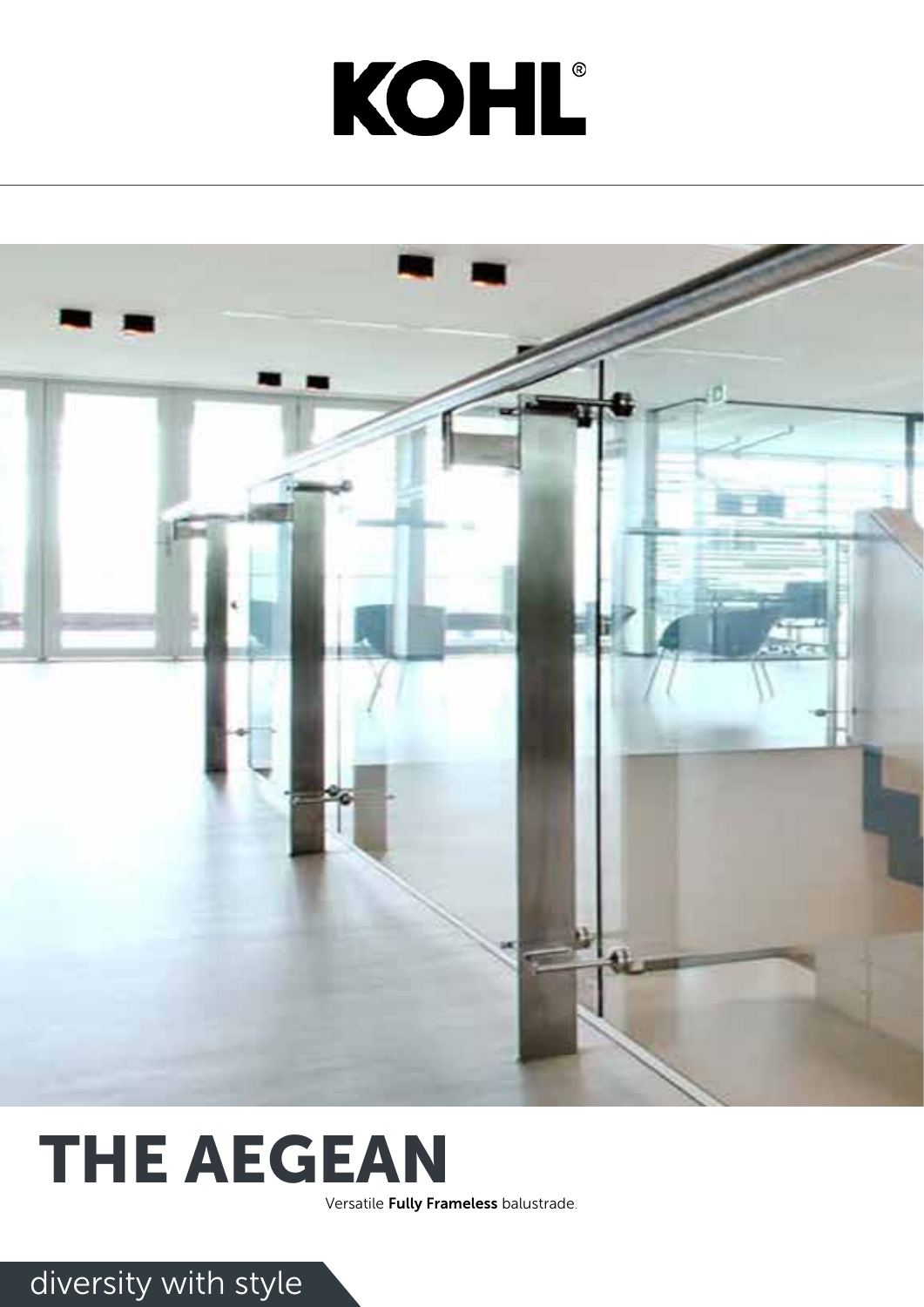This fully frameless steel system represents the pinnacle of strength and versatility in balustrade design, and suits commercial high performance requirements.

The Aegean's extreme versatility, edgy stainless posts, offset handrail and timeless glass makes it the ultimate choice for a structural, yet sophisticated design.







### THE AEGEAN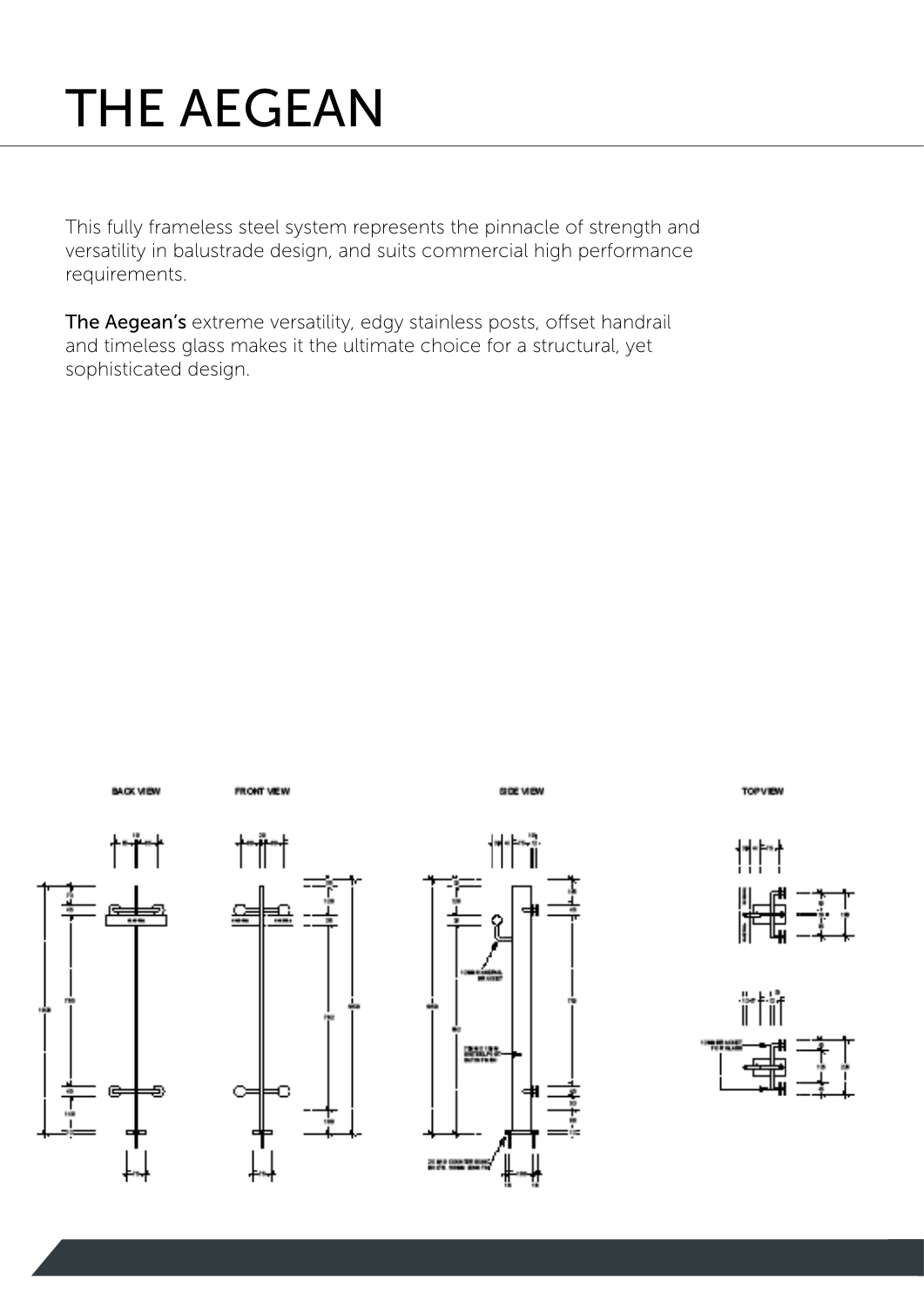#### Sleek Features

Frameless balustrade: 12mm glass, face or top mount, front flushline glazing, slim post and arm design, with concealed fixings.

#### Customise to suit your project

Handrail type and offset, system width, mounting syle and glass overhang and glass type.

#### Exceptional Safety Rating

Cyclone rated: Engineered to Terrain 2, wind region D and Exceeds Australian Building standards and BCA requirements.











## KOHL

#### Complete Single System

Engineered to any design requirement: Concealed fixings and slimline post with arms, create a subtle yet strong design. This system will no be beaten on strength.